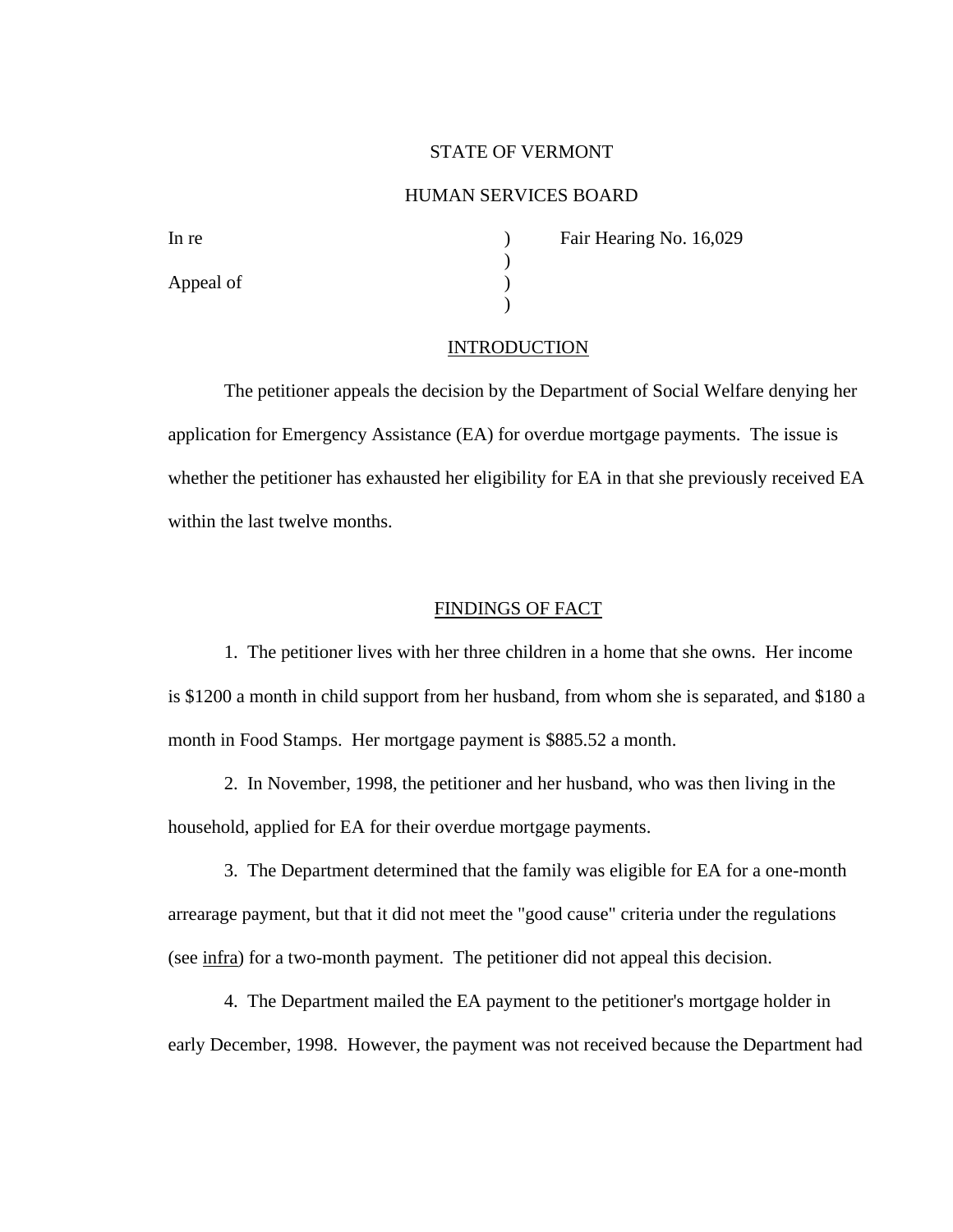been given an incorrect address, and the Department eventually stopped payment on the check.

5. The Department made another attempt to mail the payment in early January, 1999, but the new address the Department had been given was also wrong, and payment on this check had to be stopped as well.

6. The Department finally succeeded in obtaining the correct address for the petitioner's mortgage holder in April, 1999, and the check for one month=s mortgage payment was sent by the Department and cashed by the mortgage holder.

7. The petitioner alleges that the family got behind in their mortgage payments in November, 1998, because of her husband=s irresponsible spending habits. The petitioner and her husband separated in December, 1998, and the petitioner remained in the home with her three children. Sometime after the separation, the husband began paying child support to the petitioner.

8. The petitioner applied again for EA in June, 1999, alleging that she was still more than one month behind in her mortgage payments. The Department denied her application because of a provision in the regulations barring all EA assistance to families who have already received EA within a year prior to their application, and barring rent and arrearage payments to certain families within three years of the prior receipt of such benefits (see infra).

#### ORDER

The Department's decision is affirmed.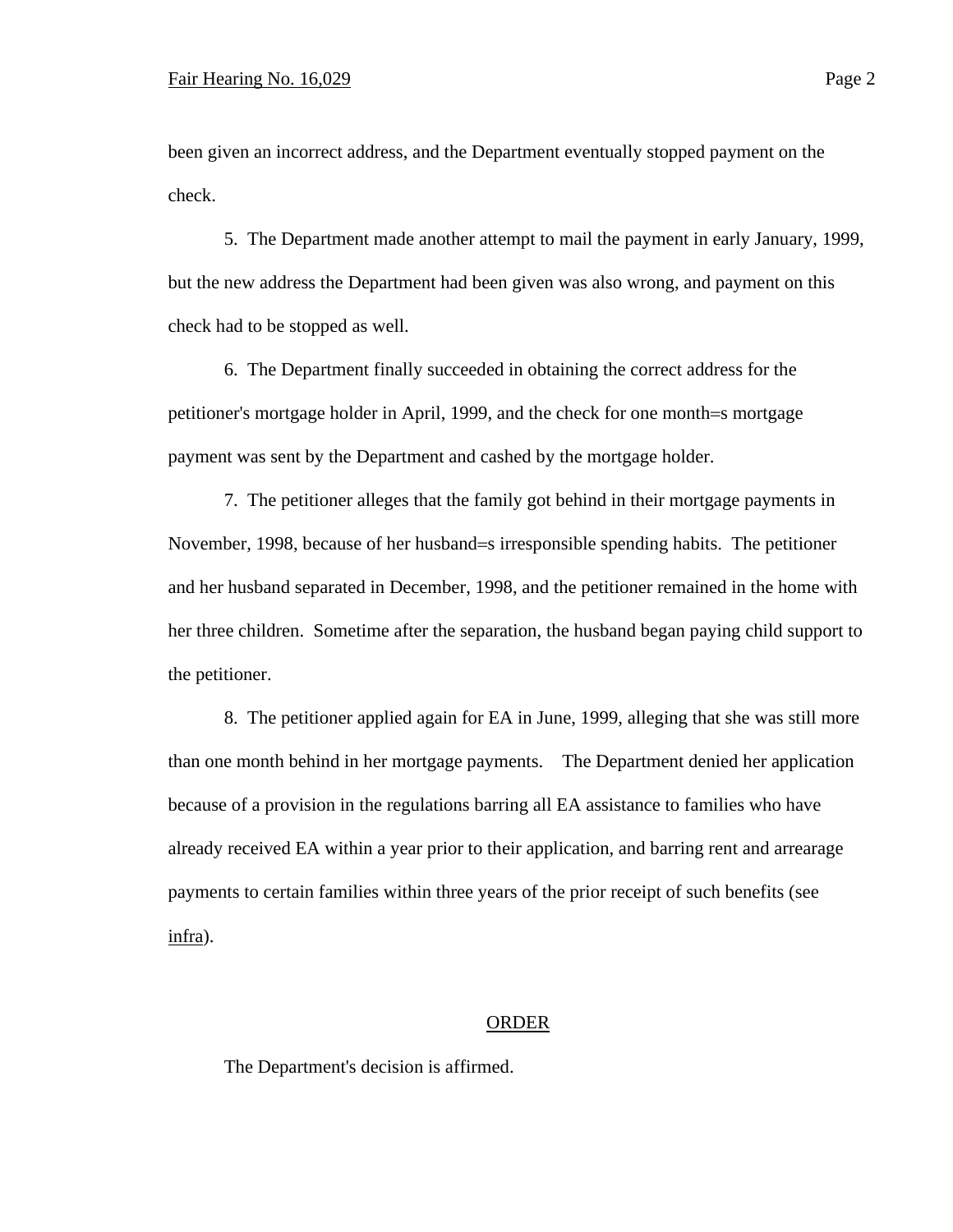# REASONS

The EA regulations provide that a "family" is eligible to receive EA only once in any period of twelve consecutive months. W.A.M.  $\geq$  2800A. The regulations regarding EA payments for rental or mortgage arrears are reproduced below.

In this case, the petitioner does not dispute that when she and her husband applied for EA in November, 1998, they did not meet either of the "good cause" criteria in the above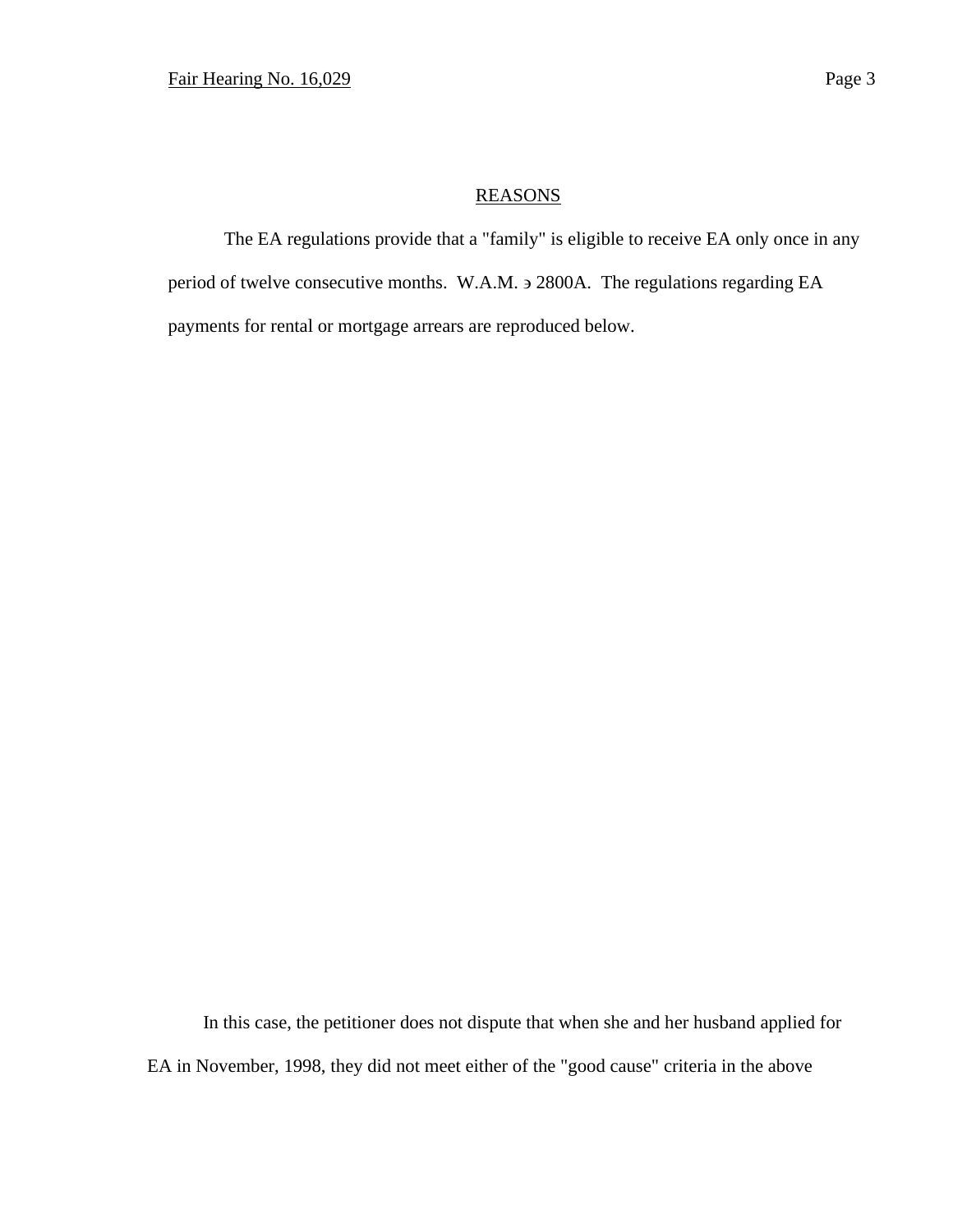## Fair Hearing No. 16,029 Page 4

regulation to qualify for two months, instead of one month, arrearage payments. The petitioner admits that their financial difficulties at that time were primarily caused by her husband's profligate spending habits rather than a lack of income necessary to meet theiressential expenses.

However, the petitioner argues that by the time the Department was able to actually make the EA payment in April, 1999, her husband had left the household and she was then qualified under the "good cause" criteria for a two-month arrearage payment. Therefore, the petitioner argues, when she made her application for EA in June, 1999, even though she had received EA within the past twelve months, the Department should have found her eligible for the second month of a two-month arrearage payment.

It is clear, however, that the provisions of  $\frac{32813.3 \text{ (supra)}}{2813.3 \text{ (supra)}}$  regarding "goodcause" refer to a family's situation at the time of its application for assistance Xnot when the assistance is actually paid. It is possible under the circumstances that had the petitioner reapplied for EA after her husband left, but before the payment was actually made, she could have withdrawn her earlier application and prevailed upon the Department to look at her existent circumstances at that time. However, the petitioner did not reapply before April, when the Department paid out the EA she had qualified for the previous November. Therefore, the petitioner cannot use the delay in the Department's issuance of her EA check to, in effect, reopen her application and change the date of its effectiveness completely ex post facto.

Following the hearing in this matter (held on August 11, 1999) the hearing officer raised the issue of whether the petitioner's separation from her husband in December, 1998,